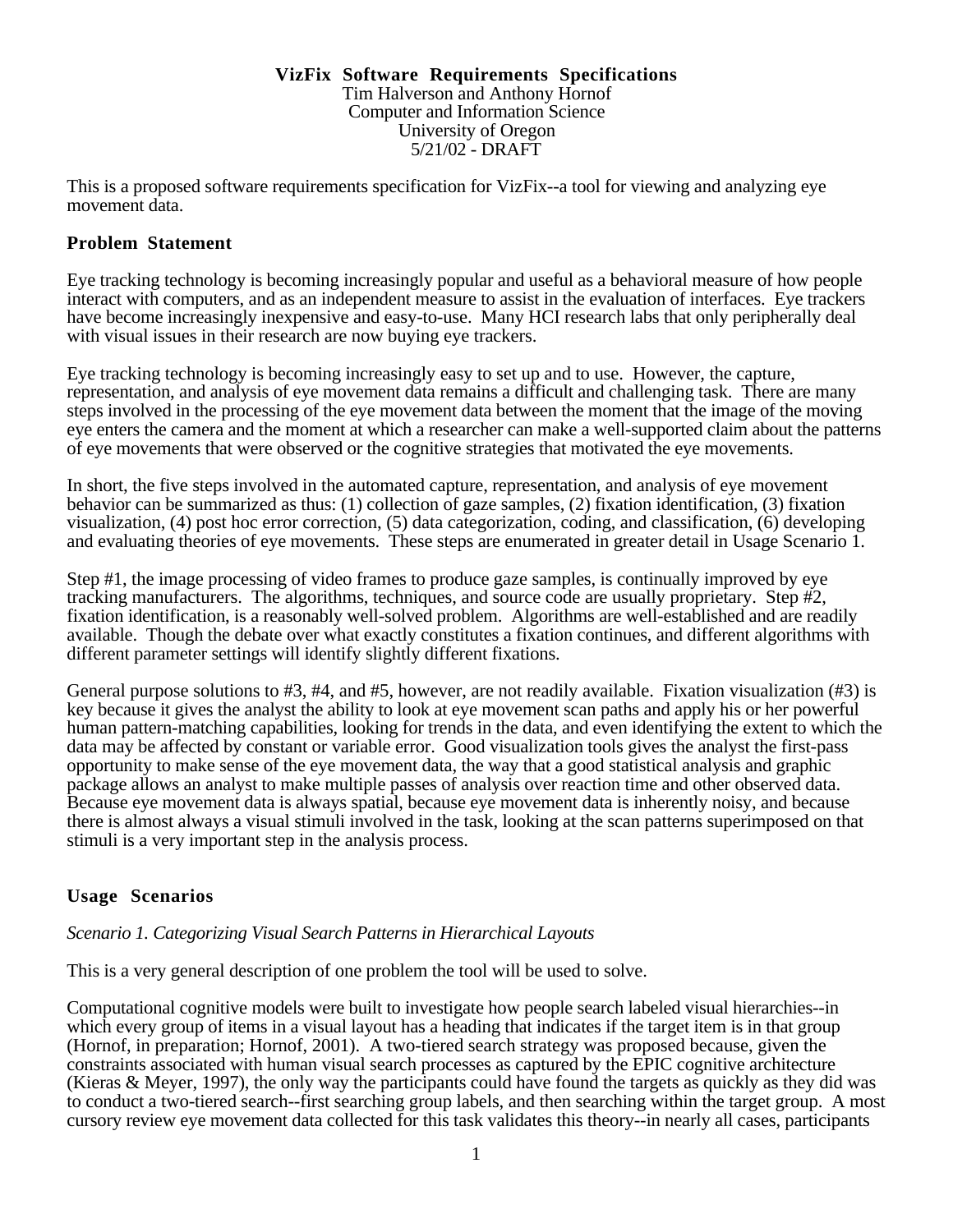first moved their eyes among the group labels, and then searched within the target group (unpublished data from work in progress). Figure 1 shows a visualization of eye fixations from the experiment. Numerous similar traces demonstrate that participants conducted a two-tiered search: They first used the group labels to find the target group, and then searched for the target item exclusively within that group.

To arrive at the view of the data that allows us to conclude that people conducted a two-tiered search, substantial automatic capture, representation, and analysis of user behavior was required. First, the eye tracker and computer sampled the gaze location every 17 msec. Second, the gaze data was automatically converted into fixation position and duration data. Third, the fixations and durations were superimposed on the viewed scene in order to reveal the general trends and systematic errors in the data.



*Figure 1. Screenshot from VizFix, the eye fixation visualization and error correction tool currently being developed by Hornof and Halverson, showing a visualization of eye fixations from a visual search experiment. The lines connect consecutive fixations, with the diameter of each circle indicating the duration of the fixation. In the experiment, the participant studied the precue (X2X MUB, in the top left corner), clicked the mouse on the precue to make the layout appear (though both the precue and layout are shown here together), and found and clicked on the target item as quickly as possible. In this trial, the target is the item MUB in the group labeled X2X, at the bottom left of the layout. The trace of the eye movement data shown here demonstrates that, when group labels (X1X, X2X, etc.) were shown, participants used them to first find the target group, and then searched within that group.*

These three automatic capture and representation steps were sufficient to reveal the two-tiered search in the data for labeled hierarchies. However, two additional steps are required to measure and automatically analyze and categorize the eye movement patterns for a single trial as following a systematic two-tiered search. Fourth, systematic errors in the data must be automatically identified and corrected. Note in Figure 1 that the fixations at the bottom right appear to be roughly one item above the items that were probably fixated (such as the *X2X* and *MUB*). This is probably due to systematic error in the eye tracking data. The data should be thrown out, systematically adjusted, or considered in terms of relative eye movements and not absolute position on the layout.

Fifth, the fixation data must be systematically categorized so that the theory can be tested. To test for a twotiered search strategy, the automated categorization should be relatively straightforward: Did the eyes first look at group labels and then within the target group? But there are roughly 2,000 trials for which this question needs to be answered. Automated visual search strategy identification tools are needed. Salvucci and Anderson's (2001) automated protocol analysis may be overwhelmed by the many different eye movement patterns that would correspond to a two-tiered search, and may need to be extended.

The theory and the data interact. Data must be collected and analyzed to test the theory, and the theory must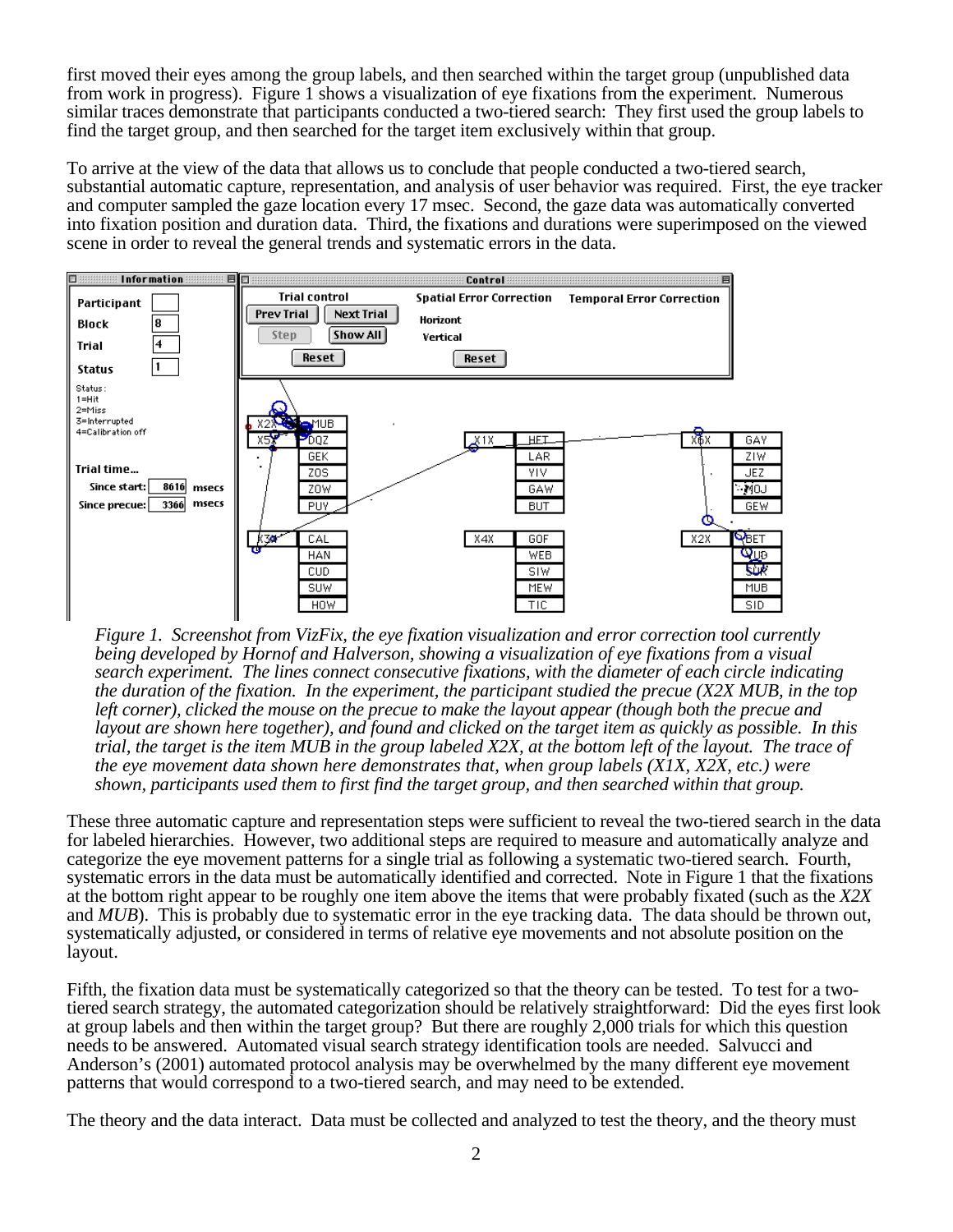lend itself to evaluation with the data. Byrne (2001) and Anderson et al. (1998) proposed feature-based menu searches, in which the eyes moved to menu items that had a similar shape as the target. The models were evaluated with respect to how well they predicted reaction time data and general patterns of eye movements (Byrne, 2001; Byrne, Anderson, Douglass & Matessa, 1999), but not with respect to the central assumption of the model that the eyes tended to move to items that shared the same shape as the target. Such an analysis would be quite involved, but would ultimately be the best way to test the theory. Each item in the layout would need to be categorized with respect to its similarity to the target, and every fixation would need to be categorized with respect to whether it was to an item that shared features with the target. Existing automated eye movement protocol analysis will be useful only to the extent that a limited number of well-defined eye movement patterns can be identified in advance. It is likely that new automated eye movement protocol analyses will need to be developed.

Other specific questions we would like to answer about the data collected in this experiment, which may require additional software beyond VizFix:

- Determine the feature-similarity between every object and the target, and determine to what extent fixations landed on items similar to the target.
- When did people move their eyes from the precue in relation to the moment that the mouse button was clicked?
- When did the mouse start to move in relationship to when the gaze was at the target? Do a separate analysis for trials on labeled layouts, to see when the mouse started to move in relationship to when the target group label was fixated. Can we identify a number of successful trials in which the mouse started to move before the target was fixated? How often did the point-completion deadline catch these trials? How many slipped through? How long after the eye fixated the target did the mouse started to move in relationship to when the gaze fixated the target group label?
- How often if ever did the gaze land at the target, but the target was missed?

#### *Scenario 2: On-the-spot visualization of another researcher's data.*

This is a sort of "fantasy" scenario.

Anthony is attending the ETRA 2002 symposium and watches Joe Goldberg's presentation in which he shows some screenshots with eye movement data superimposed. Anthony recognizes the potential value of the data as a useful data set for helping to drive the development of algorithms and a tool for the automated analysis of and strategy-extraction from eye movement data. One important step in using the data for this purpose would be to actually look at the eye movements as they unfold, superimposed on the stimuli. The human analyst could look for eye movement patterns that suggest strategies, and could assess the extent to which the data is "clean" or contains a lot of error. Anthony asks Joe if he could have a copy of his data. Joe says sure and that, in fact, he has it on his laptop. Somehow they get a copy of the data and the screenshots used in the task onto Anthony's iBook, and they proceed to analyze it.

First, Joe explains to Anthony the format of the data files. This could be anything. The data could be tabdelimited, carriage-return-delimited, space-delimited. The data could be broken up by individual samples at a variety of sampling rates, or by fixation with a variety of recorded details, or perhaps at some other grain size. The data could be broken up into blocks, or not, with a variety of indications of when the blocks (or *time spans*?) start and end. Anthony somehow quickly enters these parameters into VizFix. Perhaps he types some parsing strings using regular expressions, or perl. Perhaps he just selects "Import..." from the file menu and sees a dialog box like that shown in Figure X, but with fixation data parameters such as "fixation duration" showing instead of "Title", and with the various numbers listed out on the right. Joe could just point at the numbers and say which is which. Anthony could line the numbers up with the various parameters, and then commence the import. At some point in the import process, Joe would also tell Anthony the units of measurement of the data (*e.g.*, screen pixels, mm, etc.), and Anthony would somehow enter these parameters as well.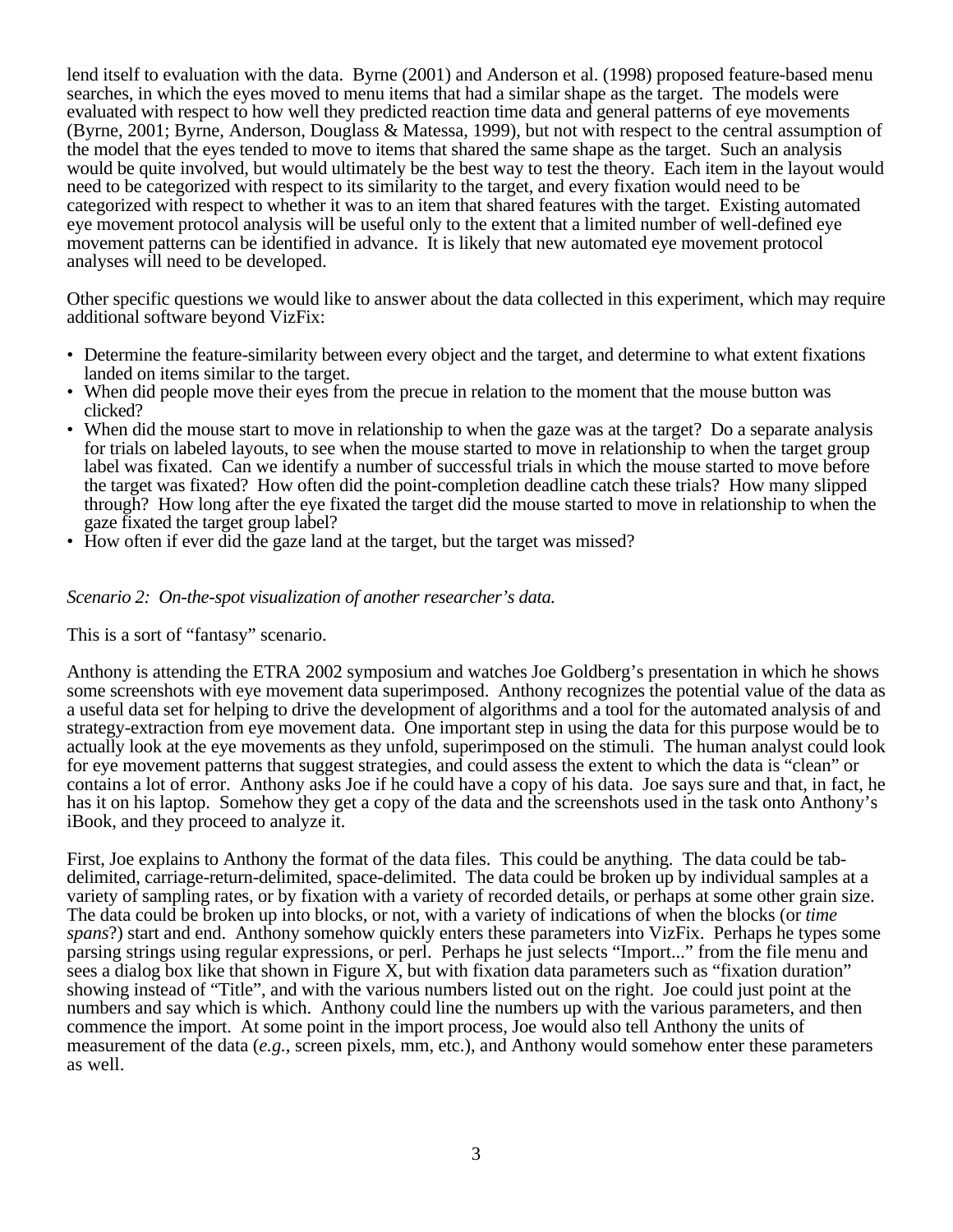|                                                     |                                                                                                                                                                         | Import      |                                                       |
|-----------------------------------------------------|-------------------------------------------------------------------------------------------------------------------------------------------------------------------------|-------------|-------------------------------------------------------|
| Specify field order for import                      |                                                                                                                                                                         |             |                                                       |
|                                                     | Fields In: "User Data"                                                                                                                                                  |             | Data In: "Calendar 10/99 - 1/00"                      |
|                                                     | Fixation location X <sup>+</sup><br>Fixation locaion $Y$<br>Fixation Duration <a><br/>Start Time<br/>End Time<br/>Category 1<sup>4</sup><br/>Category 2<sup>+</sup></a> | 523<br>1302 | Seth this wee                                         |
| Fields: Calendar<br><b>Delimiters: Palm Desktop</b> |                                                                                                                                                                         | $\div$<br>٠ | <<   Scan Data<br>$\overline{\mathbf{z}}$<br>Record 4 |
|                                                     |                                                                                                                                                                         |             | Cancel<br>0K                                          |

*Figure X. Perhaps the fixation data import function will resemble the calendar import function on Palm Desktop 2.6.3.*

Once the data format is identified, and the fixation data imported, the screenshots used in the task still need to be imported so that the fixations can be superimposed on the screenshots. Perhaps ideally the software package would import and display a screenshot image in any graphics file format, but the conversion could also be done with other applications such as Photoshop or conversion utilities. Besides importing the graphics file, a few parameters associated with the file are also imported, such as the size and scale of the drawing, and how the image relates to the eye movement data. For example, if the data is in  $(x, y)$  coordinates, VizFix needs to know which point on the drawing is (0, 0). Potentially, Joe's screenshot is even bigger than the iBook screen, and needs to be reduced to fit on the screen.

Joe and Anthony start looking at the scan paths, and they see some constant error. All of the fixations near the top of the image seem to be recorded a little to the left, and at the bottom of the screen a little to the right. Anthony draws two error vectors, one at the top of the screen pointing to the left, and one at the bottom of the screen pointing to the right (or he draws four, one in each corner). He then turns on the error-correction transformation function, and all of the fixations are shifted proportionally to their distance from the vector. Alternately, if he can't draw the vectors directly, he can at least move the mouse around the screen so that he can see all of the pixel location coordinates, decide exactly where he wants to draw the vectors, enter the vectors into an input file, and then see the vectors on the screen.

They save all of their work, including the importing functions necessary for this data file, the two-vector error signature that they determined while looking at the data, .... What is more, they save it so that it is automatically associated with the original input data file the next time that file is opened. (Perhaps this is done by creating a project folder, as in CodeWarrior (CW) or other IDEs, though perhaps the overhead in learning how to work a system based on project folders would prohibitively raise the learning curve involved in using VizFix. It takes a little while to get used to the CW project folders. The project folders also sort of create a little bit of extra "junk" in your file system.)

Additional fantasies:

- Re-create the temporal aspects of the task. Mouse movement data.
- 
- Then they view the data, somehow enter in some strategies, and then automatically parse the data based on these strategies. They highlight subsections of movements.
- Looking at eye movement data, we see two fixations where we expect to see one, or one where we expect to see zero, or zero where we expect to see one. We wonder if slightly different settings of the fixation detection algorithm would produce different claims about fixation locations. While still looking at the data, we change the settings the the algorithm and replot the data. We then go back and forth between the two different plots. We then plot all of the individual samples, and overlay the fixations on top, going back and forth between just the samples and the samples with the fixations.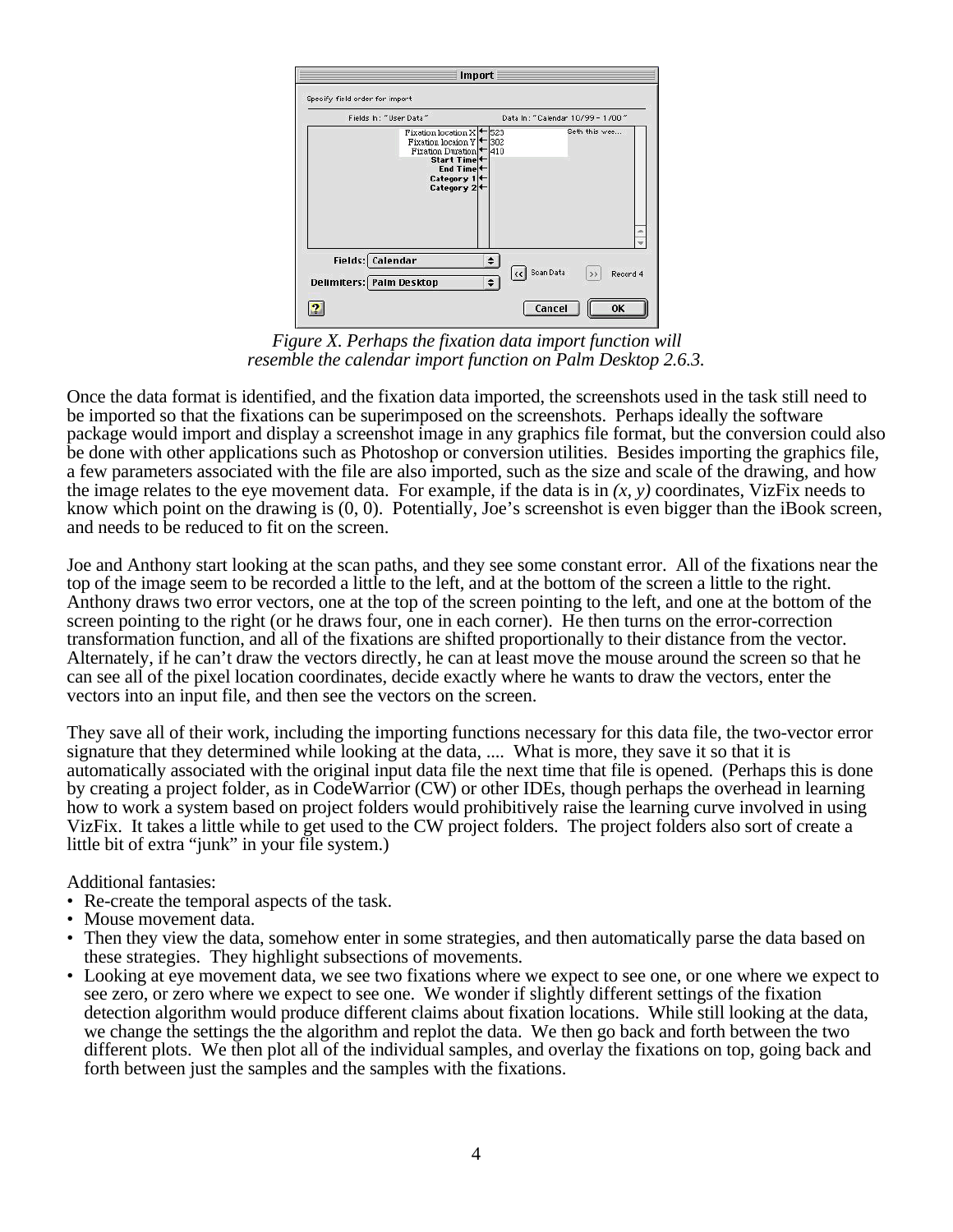*Scenario 3: Random person wants eye tracking done on some image.*

Basically use the Gazedemo software like we have with Richard Taylor and Co., but so that it does everything we wanted it to do while they were visiting.

Could we have VizFix interact directly with the same s/w as the user?

# **Requirements**

Functional Requirements

- Note: The highest level entries are user requirements. Lower level entries are system requirements.
- 1. One or more eye-tracking experiment data files may be open at a time.
	- 1.1. Each data file shall be displayed in a separate window.
	- 1.2. The title of each window shall be the participant number of the participant from which the data was collected.
	- 1.3. A windows menu shall list all open window.
	- 1.4. The open-file dialog box shall allow for the selection of multiple files to open.
- 2. Visualization of raw gaze samples shall be available.
- 3. Visualization of fixations shall be provided.
	- 3.1. The temporal order of fixations shall be indicated by color or labels. The indication method shall be user configurable.
	- 3.2. Various methods of fixations analysis will be supplied. At a minimum, velocity-threshold and displacement-threshold algorithms will be available.
	- 3.3. The parameters for the fixation analysis algorithms shall be dynamically adjustable.
- 4. Visualization of fixations corrected for systematic error shall be available.
	- 4.1. Various methods to correct fixation locations for systematic error shall be provided.
	- 4.2. A vector representation of the correction may be displayed.
- 5. Visualization of search strategies shall be furnished.
	- 5.1. Various algorithms shall be supplied for the determination of search strategies.
- 6. The cursor position shall be able to be displayed.
- 7. Gaze point samples and aggregate data for the gaze point samples shall be simultaneously displayed. The user shall be able to dynamically determine which data is shown.
	- 7.1. Pull-down menus, or the like, shall be provided for each type of data (raw, fixation, corrected fixations, and strategy) to dynamically change if that data is displayed and which algorithm is used in the analysis.
	- 7.2. A preferences pane will specify the default information visualization to be displayed, along with any variable parameters.
- 8. Temporal components of experiments shall be displayed synchronized with the eye gaze data.
	- 8.1. The system shall be able to display events including, but not limited to, mouse clicks, dialog boxes, and changes in experimental stimuli.
- 9. The user shall be able to navigate through the temporal hierarchy of the experimental data.
	- 9.1. The system shall supply a means to skip forward or backward one temporal unit at each level of the experiments temporal hierarchy.
	- 9.2. A means of skipping to the beginning of each level of the experiments temporal hierarchy shall be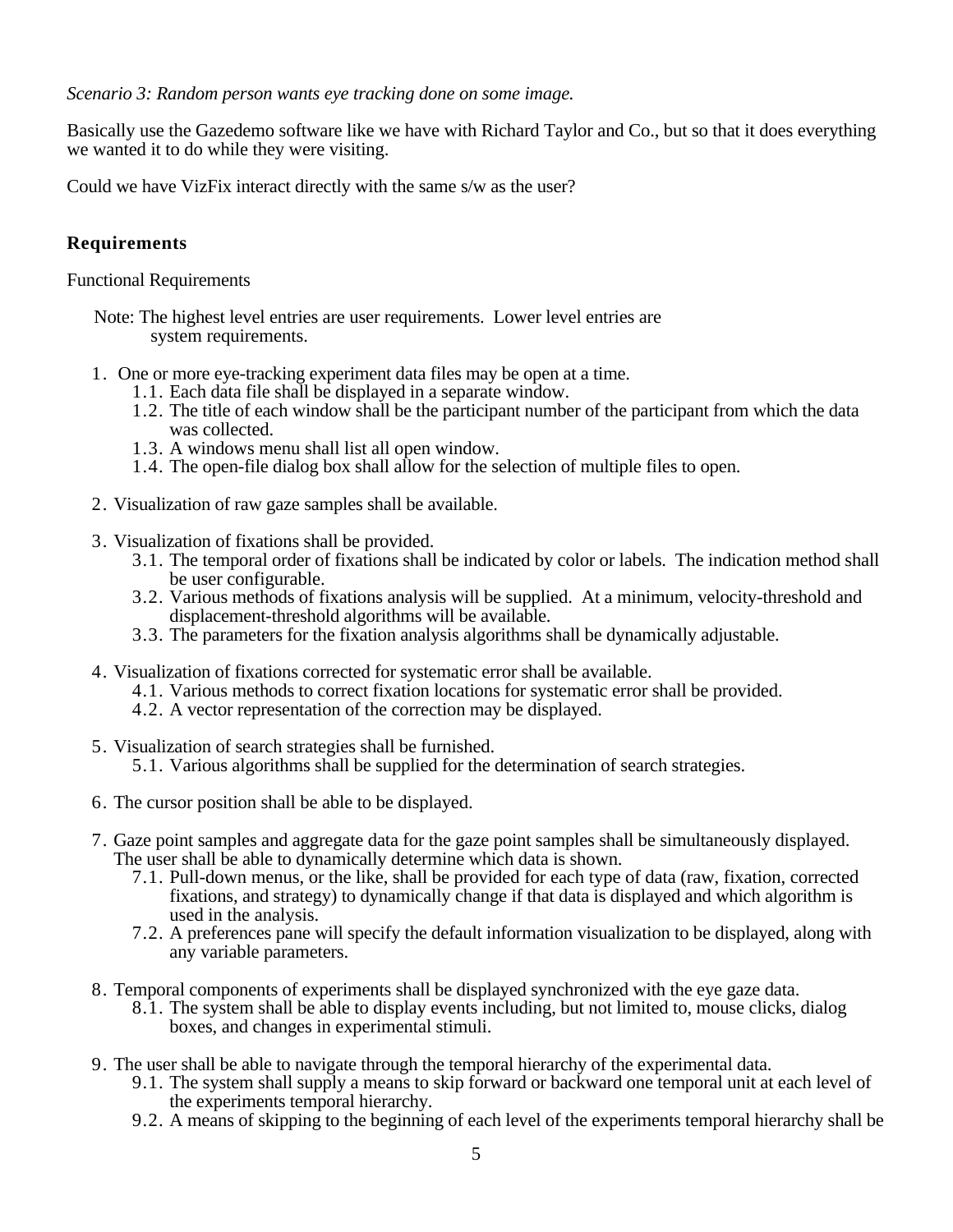provided.

- 9.3. At the lowest level of the experiments temporal hierarchy, the user shall be able to step sequentially through individual fixations.
- 10. The user shall be able to view textual summary information of the data files.
	- 10.1. The system shall display the total number of fixations at any specified level of the experiments temporal hierarchy.
	- 10.2. The system shall display the average fixation time at any specified level of the experiments temporal hierarchy.
	- 10.3. The system shall display a list of fixations at any specified level of the experiment's temporal hierarchy.
		- 10.3.1. A single fixation may be selected from the list to display summary data for that fixation including:
			- 10.3.1.1. Fixation duration
			- 10.3.1.2. Fixation start time.
			- 10.3.1.3. Fixation end time.
			- 10.3.1.4. Area of interest that was fixated, if areas of interest are defined.
	- 10.4. The system shall display the total and elapsed time for each level of the experiments temporal hierarchy, with the current step in the lowest level of the hierarchy as the end point for the elapsed time.
	- 10.5. The system shall provide a preferences pane to determine which of the above summary information should be displayed by default.
- 11. The user shall be able to manually correct for spatial error.
	- 11.1. This correction will be only for constant horizontal and vertical error.
	- 11.2. The degree of correction (in pixels, inches, or other measures of distance) shall be displayed for horizontal and vertical.
	- 11.3. The user shall be able to reset the manual correction to zero.
- 12. The user shall be able to set a global temporal correction between gaze samples and other data to compensate for system delays.
- 13. The user shall be able to manually correct for temporal error at the lowest level in the temporal hierarchy on a per segment basis.
- 14. The user shall be able to export extracted data given all possible outputs/views described in 3 through 5.
	- 14.1. The user shall be able to select the type of data exported for each export.
	- 14.2. Various types of delimited text files shall be supported.
	- 14.3. The system shall provide a preferences pane to set the default data to export.
- 15. The user shall be able to display either dynamic or static images or layouts as backdrops for the gaze information in each window.
	- 15.1. If the data file specifies the backdrop for any level in the experiments temporal hierarchy, the system shall be able to display it.
	- 15.2. The user may manually select images, on a per window basis, for use as a backdrop to the gaze information.
	- 15.3. The system shall support the following file formats for backdrop images: PICT, GIF, JPEG, BMP, TIFF, and PNG.

#### Non-functional Requirements

- 1. Product requirements
	- 1.1. The system shall accept a variety of data formats for experiment data input.
	- 1.2. The system shall be able to adjust to a variety of screen sizes and resolutions.
	- 1.3. The system shall not change any data in the input file.
	- 1.4. Input and output files shall use ASCII format.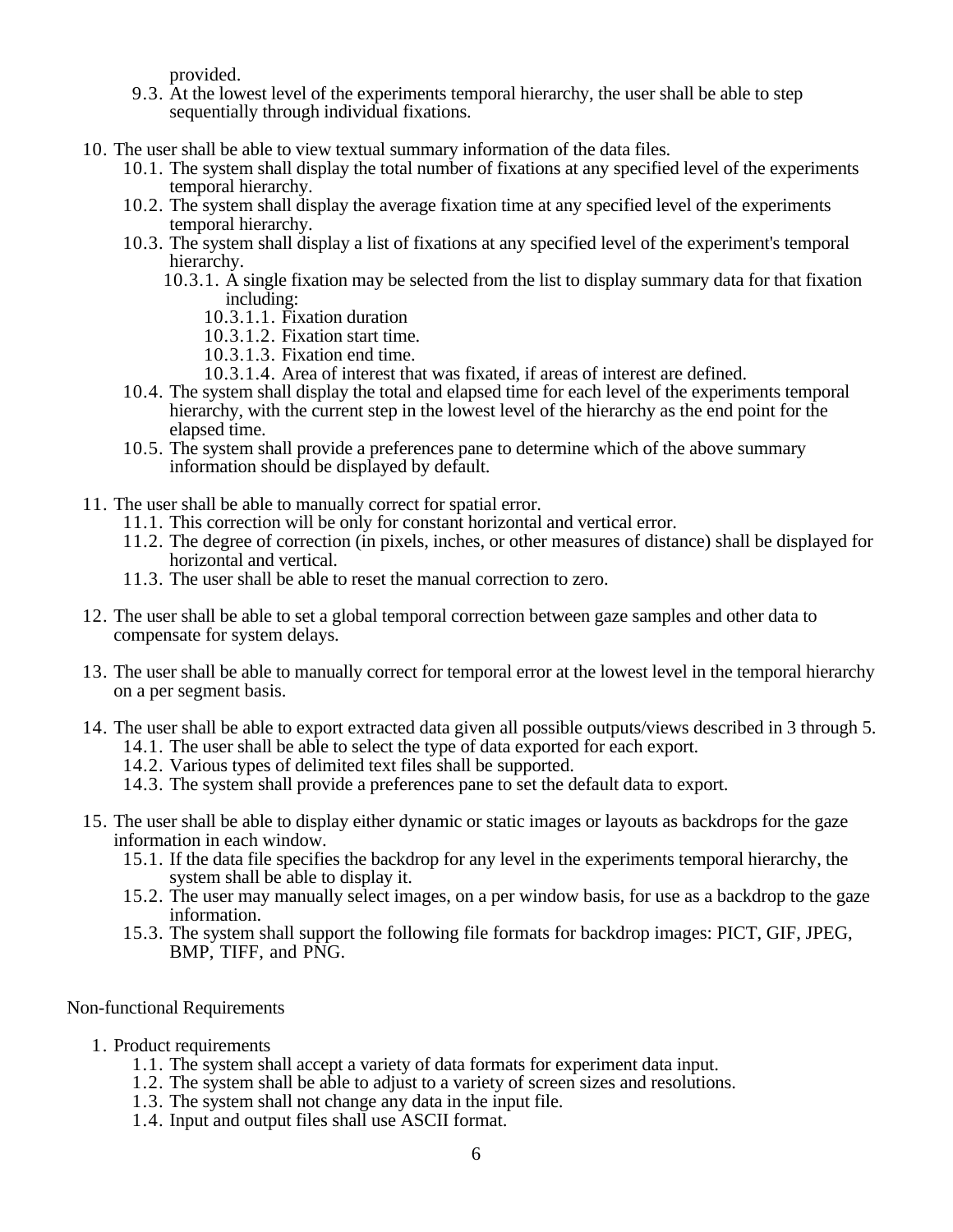- 1.5. The Macintosh version of the software shall be optimized for PPC (non-CPU specific).
- 1.6. The Macintosh version of the software shall be Carbon-compliant.
- 1.7. "ONR Inside" will appear on the splash screen when starting the program, and the "about" box.

2. Organizational requirements

- $2.1$ . The system shall be implemented in C++.
- 2.2. The system shall be implemented using CodeWarrior.
- 2.3. The system shall be implemented using the object-oriented paradigm.
- 2.4. The objects that use OS specific methods shall be kept to a minimum to allow maximum portability.
- 3. External requirements
	- 3.1. The system shall never display confidential information about experiment participants.
	- 3.2. The application's splash screen and about box shall list the source of grants that funded the development.

## **Standard File Format for Eye Tracking Experimental Data**

*string* - an arbitary string of characters in ASCII *int* - an integer in ASCII

 ${a, b, c}$  - a list of valid values

<p> // Beginning of participant info <ident> *string*</ident>// Identifier, e.g. participant number <date>*string* </date> // Date of the experiment <time>*string* </time> // Starting time of the experiment <units> *int*</units> // The depth of the experiments temporal heirarchy. <cref>{center, topleft</cref> // The reference point for coordinates <cond>*string* </cond>// Any experimental condition information

 $<$ /p>

<tu> // Beginning of a new temporal unit

 $\langle \text{t} \rangle$  // The depth of the temporal unit markers must match the value for  $\langle \text{units} \rangle$ 

.  $\langle$ tu $\rangle$ 

.

 $\langle \rangle$ tu $>$  // End of coresponding temporal unit

| $\langle \text{g} \rangle$ | // Beginning of a gaze and cursor position sample |                                                           |  |
|----------------------------|---------------------------------------------------|-----------------------------------------------------------|--|
|                            | $\langle f \rangle$ {0,1} $\langle f \rangle$     | // Indication if gaze sample was found. $0=$ no, $1=$ yes |  |
|                            | $<$ gx>int $<$ /gx>                               | $// X-coordinate of the gaze sample$                      |  |
|                            | $<\geq y$ >int $<\geq y$ >                        | $\frac{1}{2}$ Y-coordinate of the gaze sample             |  |
|                            | $<$ gp>int $<$ /gp>                               | $\frac{1}{2}$ Pupil size                                  |  |
|                            | $\langle$ my> int $\langle$ my>                   | $\frac{1}{x}$ x-coordinate of the mouse sample            |  |
|                            | $\langle$ my> int $\langle$ my>                   | $//$ Y-coordinate of the mouse sample                     |  |
|                            |                                                   |                                                           |  |

 $\langle$ /g>